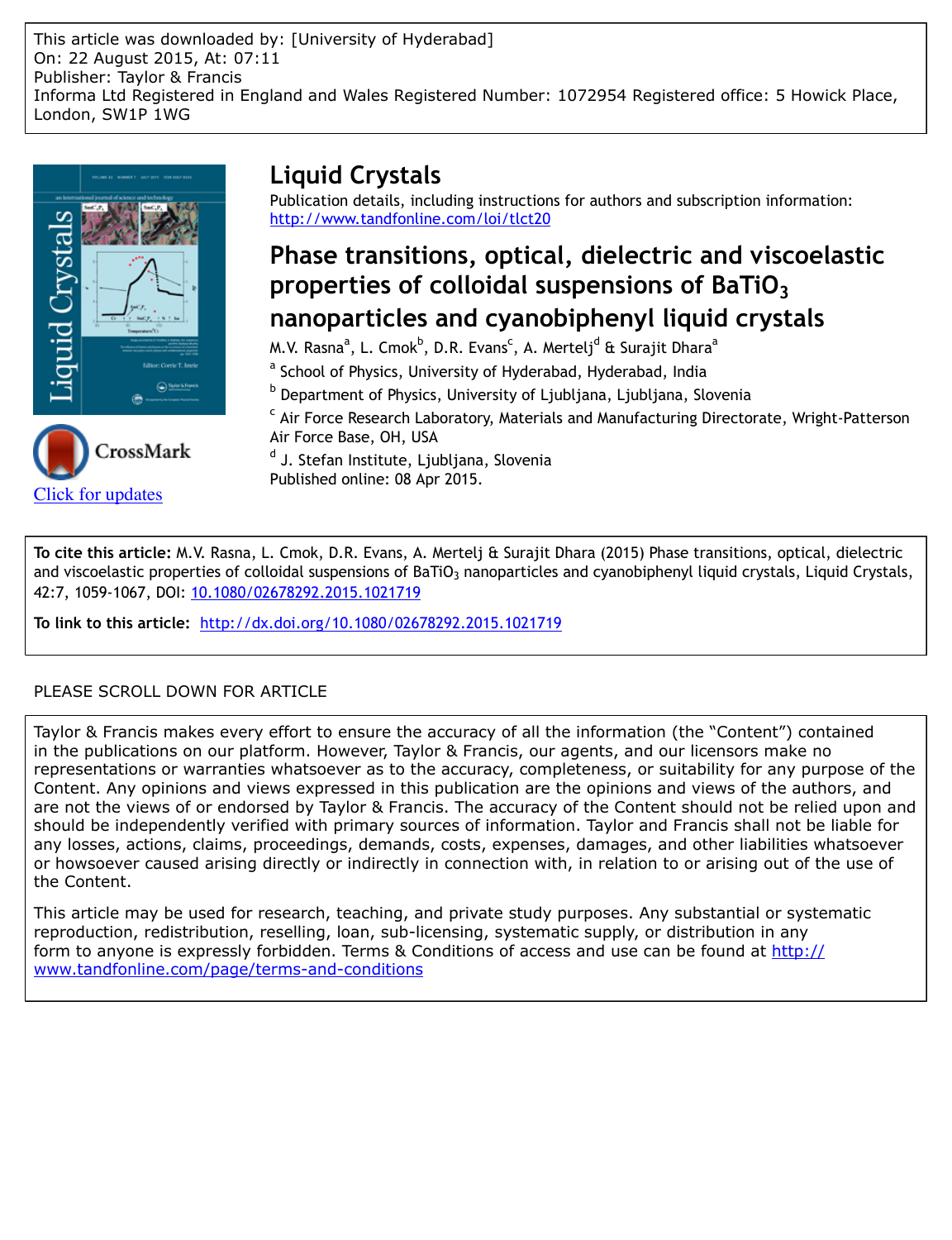# Phase transitions, optical, dielectric and viscoelastic properties of colloidal suspensions of  $BaTiO<sub>3</sub>$  nanoparticles and cyanobiphenyl liquid crystals

M.V. Rasna<sup>a</sup>, L. Cmok<sup>b</sup>, D.R. Evans<sup>c</sup>, A. Mertelj<sup>d</sup> and Surajit Dhara<sup>a\*</sup>

<sup>a</sup>School of Physics, University of Hyderabad, Hyderabad, India; <sup>b</sup>Department of Physics, University of Ljubljana, Ljubljana, Slovenia; <sup>c</sup>Air Force Research Laboratory, Materials and Manufacturing Directorate, Wright-Patterson Air Force Base, OH, USA; <sup>d</sup>J. Stefan Institute, Ljubljana, Slovenia

(Received 6 January 2015; accepted 18 February 2015)

We report experimental studies on the phase transitions and physical properties of colloidal suspensions of BaTiO<sub>3</sub> nanoparticles and two cyanobiphenyl liquid crystals (4-pentyl-4'-cyanobiphenyl and 4-octyl-4'-cyanobiphenyl). From the differential scanning calorimetric measurements, we show that the nanoparticles have antagonistic effect on the isotropic to nematic and nematic to smectic-A phase transitions. The birefringence, dielectric anisotropy and splay elastic constant remain almost unchanged, whereas the bend elastic constant and rotational viscosity decrease considerably. The experimental results are discussed based on the possible contribution of BaTiO<sub>3</sub> nanoparticles and free surfactant molecules in the suspensions.

Keywords: nanoparticles; liquid crystals; phase transitions; viscoelastic properties

### 1. Introduction

The study on the colloidal suspension of nanoparticles in liquid crystals is interesting from both the fundamental and technological points of view. The effect of dispersion of nanoparticles on various physical properties depend on an important length scale, called the extrapolation length  $(\xi)$ , defined as the ratio between the typical elastic constant  $K$  and the surface anchoring energy  $W$ . When the size of the nanoparticle,  $R$ , is much smaller than  $\xi$ , the molecules are not strongly pinned at the nanoparticles and there is no long-range elastic distortion. If the initial liquid crystal orientation is monodomain, it is likely to remain as such with no apparent evidence of dissolved nanoparticles. Although the molecular orientation does not change much, the small particles affect significantly the anisotropic physical properties that depends on the size, shape, concentration and properties of the nanoparticles.[[1](#page-7-0)–[6](#page-7-0)] There are several reports on the various physical measurements on liquid crystal nanocomposites based on ferromagnetic, ferroelectric, metal and inorganic nanoparticles.[\[7](#page-7-0)–[15\]](#page-8-0) The colloidal dispersion of these nanoparticles in liquid crystals combines the physical properties of nanoparticles and orientational order of liquid crystals. It has been reported that the several liquid crystal nanocomposites are useful for display applications.[\[16](#page-8-0)–[21\]](#page-8-0)

In this article, we present experimental results on the phase transitions and physical properties of colloidal suspension of two liquid crystals, namely, 4-pentyl-4ʹ-cyanobiphenyl (5CB)- and 4-octyl-4ʹ-

cyanobiphenyl (8CB)-doped  $BaTiO<sub>3</sub>$  nanoparticles. We show from the thermal measurements that the nematic (N) temperature range of both the compounds have decreased while the smectic-A (SmA) temperature range is increased in 8CB. We measured birefringence, dielectric, curvature elastic constants and rotational viscosity at various temperatures by using an electrooptic technique. We show that birefringence, dielectric anisotropy and splay elastic constant are unchanged, whereas the bend elastic constant and rotational viscosity decrease.

# 2. Experimental

Indium-tin-oxide-coated (ITO) glass plates with circularly patterned electrode were used to make experimental cells. The ITO plates were spin-coated with polyimide AL-1254 and cured at 180°C for 1 h and rubbed antiparallel way for homogeneous alignment of the director (the average alignment direction of the molecules). For homeotropic alignment, plates were coated with JALS-204 and cured at 200°C for 1 h. Empty cells of different gaps in the range  $5-13 \mu m$ were fabricated using appropriate spacers. Using an impedance analyser (Novocontrol, Alpha-A), the perpendicular and parallel components of the dielectric constant were measured in a planar and homeotropic cells, respectively. All the measurements were performed at a frequency 1 KHz by applying a very small voltage (much less than the Freedericksz's threshold voltage) across the cell.

<sup>\*</sup>Corresponding author. Email: sdsp@uohyd.ernet.in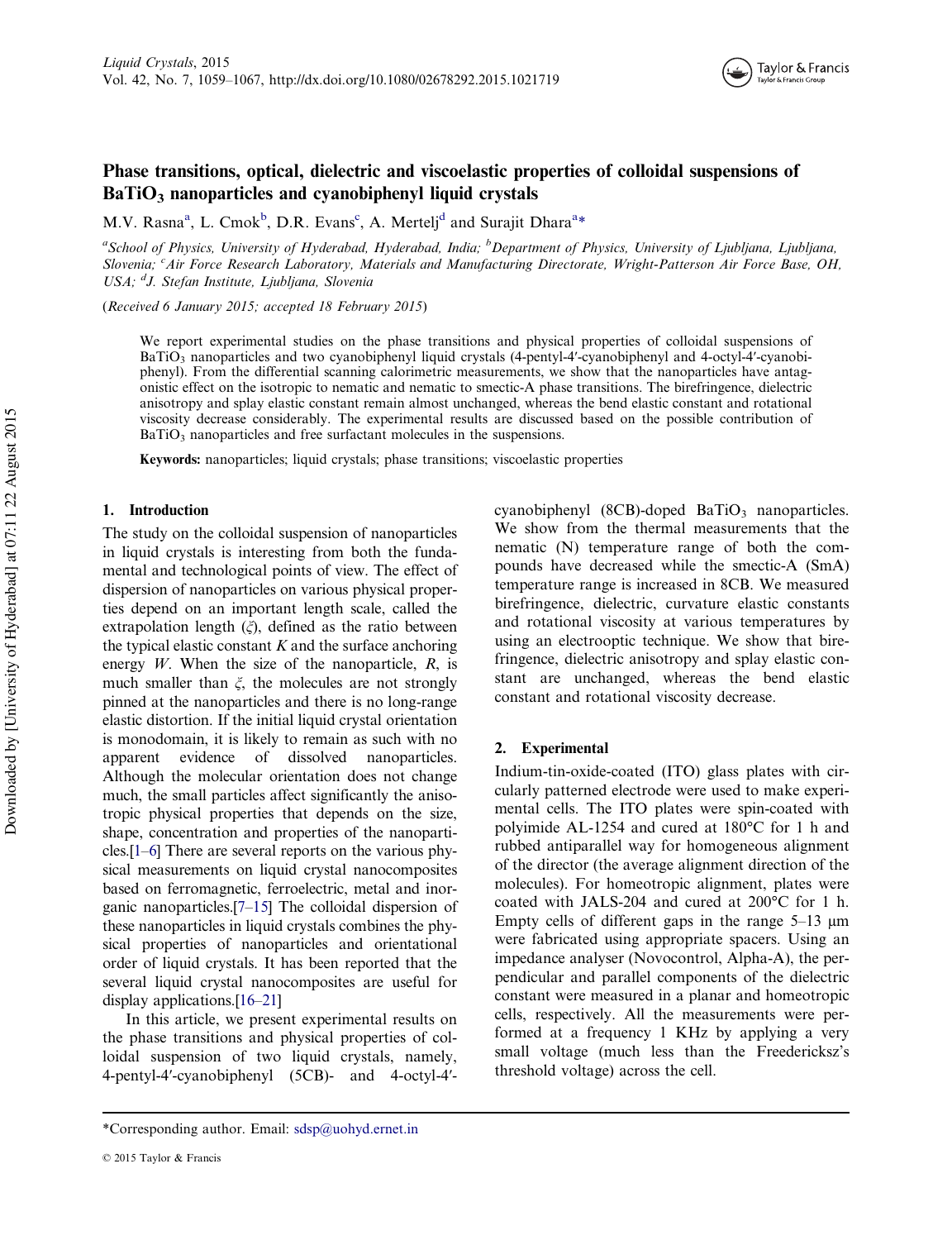Birefringence and elastic constants were measured using an electrooptic technique. The sample retardation was measured by using a helium–neon laser  $(\lambda = 632.8 \text{ nm})$ , photoelastic modulator (PEM) and a lock-in amplifier.[[22,](#page-8-0) [23](#page-8-0)] Using an LCR meter (Inductance-Capacitance-Resistance), sinusoidal voltage of frequency 1 KHz and amplitude up to 20 V was applied. The phase retardation and sample capacitance were measured simultaneously as a function of temperature and voltage. A photodetector collected the light transmitted through the liquid crystal, and lock-in amplifier measured the first and second harmonics of the ac signal. The first and second harmonics signals (1f and 2f signals) measured by the lock-in amplifier are given by  $I_{1f} =$  $I_0J_1(A_0)$  sin $(\Delta \phi)$  and  $I_{2f} = I_0J_2(A_0)$  cos $(\Delta \phi)$  where  $J_1(A_0)$  and  $J_2(A_0)$  are first- and second-order Bessel coefficients,  $I_0$  is the transmitted intensity and  $\Delta \phi$  is the optical phase shift and  $A_0 = 2.405$  is the retardation amplitude of the PEM. The birefringence of the sample is given by [\[24](#page-8-0)]

$$
\Delta n = \frac{\lambda}{2\pi d} \Delta \phi = \frac{\lambda}{2\pi d} \arctan\left(\frac{I_{1f} \times J_2(A_0)}{I_{2f} \times J_1(A_0)}\right) \tag{1}
$$

The splay elastic constant is obtained directly from the Freedericksz threshold voltage  $(V_{th})$  and is given by  $K_{11} = \epsilon_o \Delta \epsilon \left(V_{\text{th}}/\pi)^2$ . At strong surface anchoring condition, the voltages above the threshold voltage ( $V_{\text{th}}$ ) and the retardation ( $\Delta \phi$ ) are given by the parametric equations: [\[25](#page-8-0), [26](#page-8-0)]

$$
\Delta \phi = 2\pi \frac{n_{\rm e}d}{\lambda} \times \left[ \int_0^{\frac{\pi}{2}} \sqrt{\frac{\left(1 + y \sin^2 \phi_{\rm m} \sin^2 \psi\right) \left(1 + \kappa \sin^2 \phi_{\rm m} \sin^2 \psi\right)}{\left(1 - \sin^2 \phi_{\rm m} \sin^2 \psi\right) \left(1 + \kappa \sin^2 \phi_{\rm m} \sin^2 \psi\right)}} d\psi \right]_0^{\frac{\pi}{2}} \times \left[ \int_0^{\frac{\pi}{2}} \sqrt{\frac{\left(1 + y \sin^2 \phi_{\rm m} \sin^2 \psi\right) \left(1 + \kappa \sin^2 \phi_{\rm m} \sin^2 \psi\right)}{\left(1 - \sin^2 \phi_{\rm m} \sin^2 \psi\right)}} d\psi - \frac{n_{\rm e}}{n_{\rm e}} \right], \tag{2}
$$

and

$$
\frac{V}{V_{\text{th}}} = \frac{2}{\pi} \sqrt{1 + \gamma \sin^2 \phi_{\text{m}}}
$$
\n
$$
\times \int_0^{\frac{\pi}{2}} \sqrt{\frac{1 + \kappa \sin^2 \phi_{\text{m}}}{\left(1 + \gamma \sin^2 \phi_{\text{m}} \sin^2 \psi\right) \left(1 - \sin^2 \phi_{\text{m}} \sin^2 \psi\right)}} d\psi
$$
\n(3)

where d is the cell thickness,  $\phi_m$  is the tilt angle at the middle of the cell and the other terms of the reduced quantities are  $\gamma = \left(\frac{\epsilon_{\parallel}}{\epsilon_{\perp}}\right) - 1$ ,  $\kappa = (K_{33}/K_{11}) - 1$ ,

 $v = (n_e^2/n_s^2) - 1$ ,  $\sin^2 \phi = \sin \phi_m \sin \psi$ . The sample retardation at higher voltage is fitted to the above equations by an iterative procedure to get the bend elastic constant  $K_{33}$ .[[27](#page-8-0), [28](#page-8-0)] It may be mentioned that it is ideal to measure the elastic constants by using magnetic field instead of electric field for such nanocomposite, especially where the ionic conductivity is large. However, comparatively, the enhancement of conductivity in our sample was not so high and in addition we did not observe any agglomeration of the nanoparticle under applied electric field. Hence, it was reasonable to use the electric field technique.

### 3. Results

#### 3.1. Sample observation and thermal measurements

The liquid crystals used for the experiments are 8CB and 5CB. These compounds were obtained from Sigma-Aldrich and used without further purification. 8CB and 5CB exhibit the following phase transitions: Cr. 22°C SmA 32.5°C N 40 °C I and Cr. 22.5 °C N 35 °C I, respectively. The BaTiO<sub>3</sub> nanoparticles were obtained by milling micron sized particles together with heptane and oleic acid (surfactant).[\[29](#page-8-0)] The details of the particle harvesting is discussed in [\[30](#page-8-0)]. The average size of the nanoparticles measured by transmission electron microscope is approximately 12 nm. It has been reported that the ferroelectricity is retained in these nanoparticles due to the compressive and tensile surface strain. The ferroelectric nanoparticles were suspended in liquid crystals and the solvent was evaporated. Two different concentrations of BaTiO<sub>3</sub> nanoparticles, namely, 0.2 and 0.4 wt% of both the samples, were prepared. Physical observations indicate that the dispersions are stable and homogeneous. [Figure 1](#page-3-0)(a) shows that the suspension with 0.4 wt% of nanoparticle also appears like pure liquid crystal with no evidence of dispersion. We show the textures obtained under polarising optical microscope for  $5CB + 0.4$  wt% BaTiO<sub>3</sub> nanocomposite in [Figures 1\(](#page-3-0)b) and (c), respectively. It is noticed that the director is uniformly oriented with no evidence of agglomeration of nanoparticles. The measurements were restricted to  $0.4 \text{ wt\%}$  of nanoparticles as the agglomeration-free stable suspension (over a few months) was achieved approximately up to this concentration.

[Figure 2](#page-3-0) shows the differential scanning calorimetry (DSC) measurements of all the samples. It is observed that the nematic to isotropic transition temperature  $(T_{\rm NI})$  of 5CB liquid crystal decreases with increasing concentration of nanoparticles ([Figure 2](#page-3-0)(a)). In particular, it decreases by about 2.5°C compared to the pristine sample although the enthalpy remains almost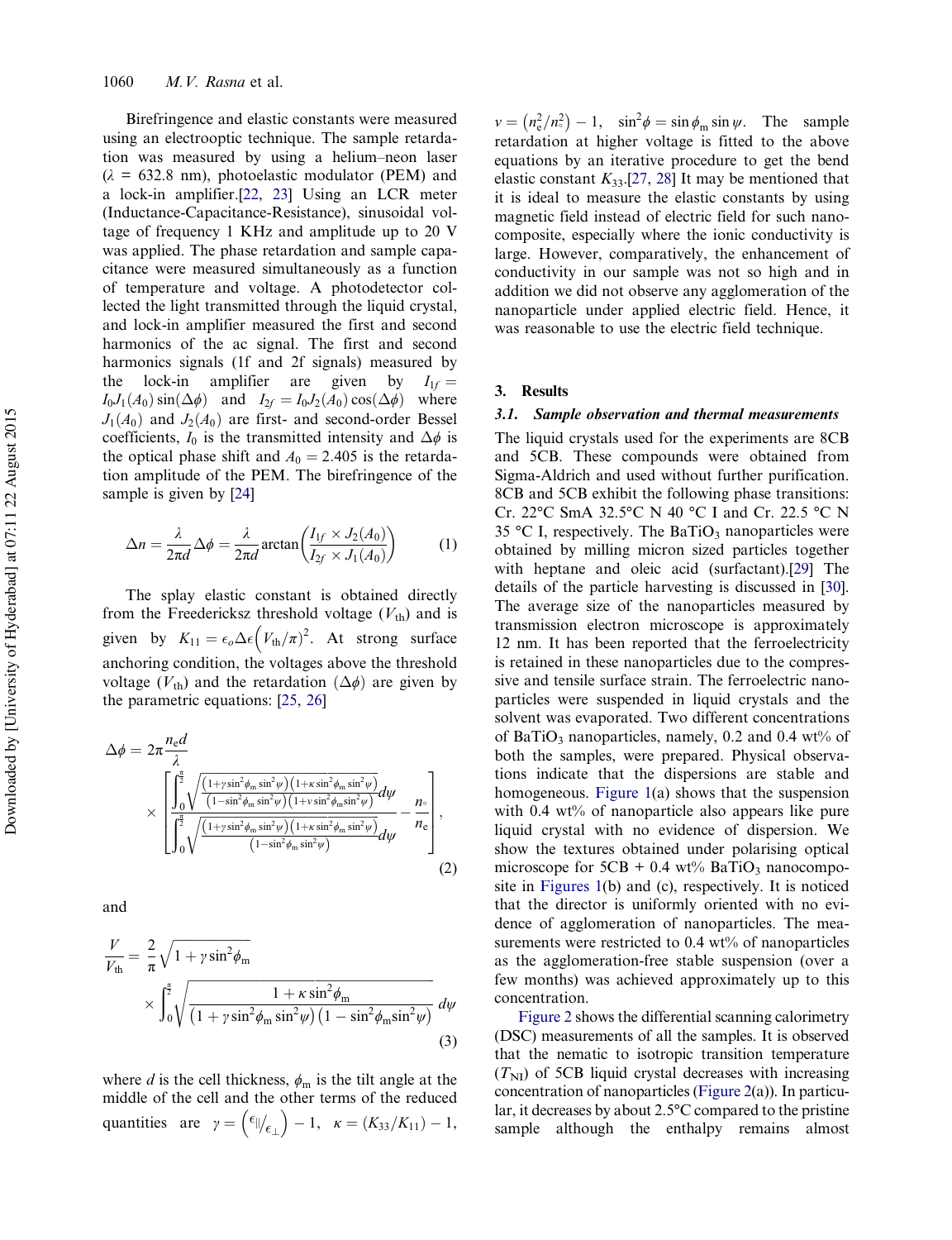<span id="page-3-0"></span>

Figure 1. (a) (colour online) Physical appearance of a colloidal suspension of 5CB (with 0.4 wt% BaTiO<sub>3</sub>). Photomicrograph of textures under crossed polarisers with rubbing direction (b) 45° with respect to the polariser and (c) parallel to the polariser.



Figure 2. (colour online) Heat flow versus temperature on heating and cooling of (a) 5CB and (b) 8CB and various colloidal suspensions. The inset shows an enlarged part of SmA to N and N to I phase transitions.

unchanged ( $\Delta H_{\text{NI}} \simeq 3$  J/gm). The DSC data of 8CB samples are presented in Figure 2(b). It is observed that  $T_{\text{NI}}$  decreases and the N to SmA transition temperature  $(T<sub>NA</sub>)$  increases with increasing concentration of nanoparticles. The SmA to crystallisation temperature is also decreased compared to the pristine sample. For example, in suspension with 0.4 wt% of BaTiO<sub>3</sub> in 8CB,  $T_{\text{NI}}$  is decreased by 2°C whereas  $T_{\text{NA}}$  is increased by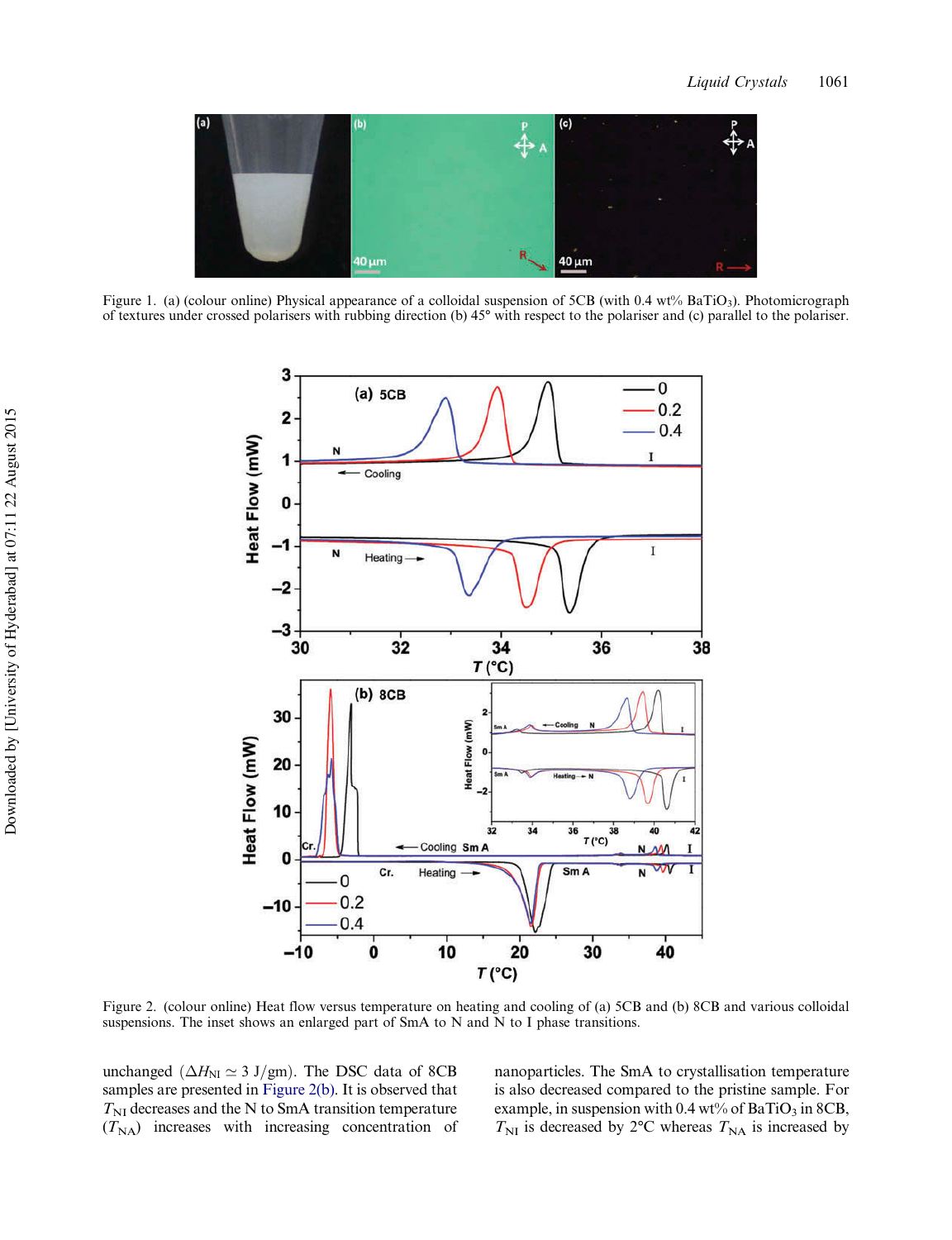<span id="page-4-0"></span>Table 1. Nematic and SmA temperature range and enthalpy of N–I and N–SmA transitions of 8CB and the colloidal suspensions.

|                               | Cooling |      |      | Heating |      |      |
|-------------------------------|---------|------|------|---------|------|------|
| $BaTiO3$ (wt%)                | $_{0}$  | 0.2  | 0.4  | $_{0}$  | 0.2  | 0.4  |
| $\Delta H_{\rm IN}$ (J/gm)    | 3.3     | 3.1  | 3.0  | 3.4     | 3.0  | 2.9  |
| $\Delta H_{\text{NA}}$ (J/gm) | 0.41    | 0.48 | 0.66 | 0.47    | 0.56 | 0.75 |
| N range $(^{\circ}C)$         | 6.9     | 55   | 4.8  | 71      | 57   | 4.9  |
| SmA range $(^{\circ}C)$       | 36.3    | 39.2 | 393  | 114     | 123  | 124  |

1.5°C. Thus, the nematic temperature range is shortened and SmA temperature range is widened with increasing concentration of  $BaTiO<sub>3</sub>$  nanoparticles. We also measured the enthalpy of the respective phase transitions of 8CB and they are listed in Table 1. It is observed that the enthalpy  $(\Delta H_{\text{NI}})$  of the NI transition decreases in both heating and cooling experiments compared to the pristine sample. On the other hand, the enthalpy ( $\Delta H_{\text{NA}}$ ) of the N–SmA transition increases with the concentration of  $BaTiO<sub>3</sub>$  nanoparticles. For example,  $\Delta H_{\text{NA}}$  of pristine sample is 0.41 J/gm whereas in suspension with 0.4 wt%, it is 0.66 J/gm and this is about 60% larger than the pristine sample.

#### 3.2. Birefringence and dielectric measurements

We measured birefringence  $(\Delta n = n_e - n_o)$  and dielectric anisotropy ( $\Delta \epsilon = \epsilon_{\parallel} - \epsilon_{\perp}$ ) of all the samples as a function of temperature. The variations of  $\Delta n$  and  $\Delta \epsilon$  of 5CB as a function of relative temperature  $(T - T_{\text{NI}})$  are shown in Figure 3. Both  $\Delta n$ and  $\Delta \varepsilon$  of 5CB remain almost unchanged compared to the pristine sample. The temperature variations of  $\Delta n$  and  $\Delta \epsilon$  of 8CB are shown in [Figure 4.](#page-5-0) It is observed that  $\Delta n$  remains almost unaffected, and in addition, the enhancement of  $T_{NA}$  is reflected in both the measurements in accordance with DSC measurements ([Figure 2](#page-3-0)(b)). The small jump of  $\Delta n$ at the N–SmA transition is about 0.007 and comparable to the value obtained by direct intensity measurement technique.[\[31](#page-8-0)] The perpendicular component of the dielectric constant  $\epsilon_{\perp}$  in the nematic phase of 8CB liquid crystal remains almost unchanged, whereas the parallel component  $\left(\epsilon_{\parallel}\right)$ shows a small decreasing tendency with increased concentration of nanoparticles. For example, at  $T - T_{\text{NI}} = -4$ °C, in the suspension with 0.4 wt% nanoparticles,  $\Delta \epsilon$  is decreased by 10%.

# 3.3. Elastic constant measurements

[Figures 5](#page-5-0) and [6](#page-6-0) show the temperature variation of splay  $(K_{11})$  and bend  $(K_{33})$  elastic constants of both



Figure 3. (colour online) Relative temperature dependence of (a) birefringence  $(\Delta n)$  and (b) parallel  $(\epsilon_{\parallel})$  and perpendicular  $(\epsilon_{\perp})$  components of dielectric constant of pure 5CB and the colloidal suspensions.

the samples and various suspensions. In the pristine sample, both  $K_{11}$  and  $K_{33}$  are comparable to the previously reported values.[\[32](#page-8-0), [33\]](#page-8-0) When they are compared with relative temperature, it is observed that there is no significant change in  $K_{11}$  ([Figures 5](#page-5-0)) (a) and  $6(a)$  $6(a)$ ), whereas  $K_{33}$  decreases considerably ([Figures 5](#page-5-0)(b) and [6\(](#page-6-0)b)). For example, in both samples, at 0.4 wt% of nanoparticles, it decreases almost 20% compared to the respective pristine samples.

#### 3.4. Rotational viscosity measurements

Rotational viscosity was measured by using a phasedecay-time measurement technique.[[34\]](#page-8-0) First ac voltage-dependent (frequency 1 KHz) transmitted intensity in a planar aligned cell was measured. A small voltage  $(V<sub>b</sub>)$  corresponding to first minima or maxima of the transmitted intensity was applied, and at time  $t = 0$ , the voltage  $V<sub>b</sub>$  was removed and the relaxation transmission intensity change was measured. The time-dependent transmitted intensity at a particular temperature is given by  $I = I_0 \sin^2[\Delta_{\text{tot}} - \delta(t)]/2$ , where  $I_0$  is the maximum intensity and  $\Delta_{\text{tot}}$  is the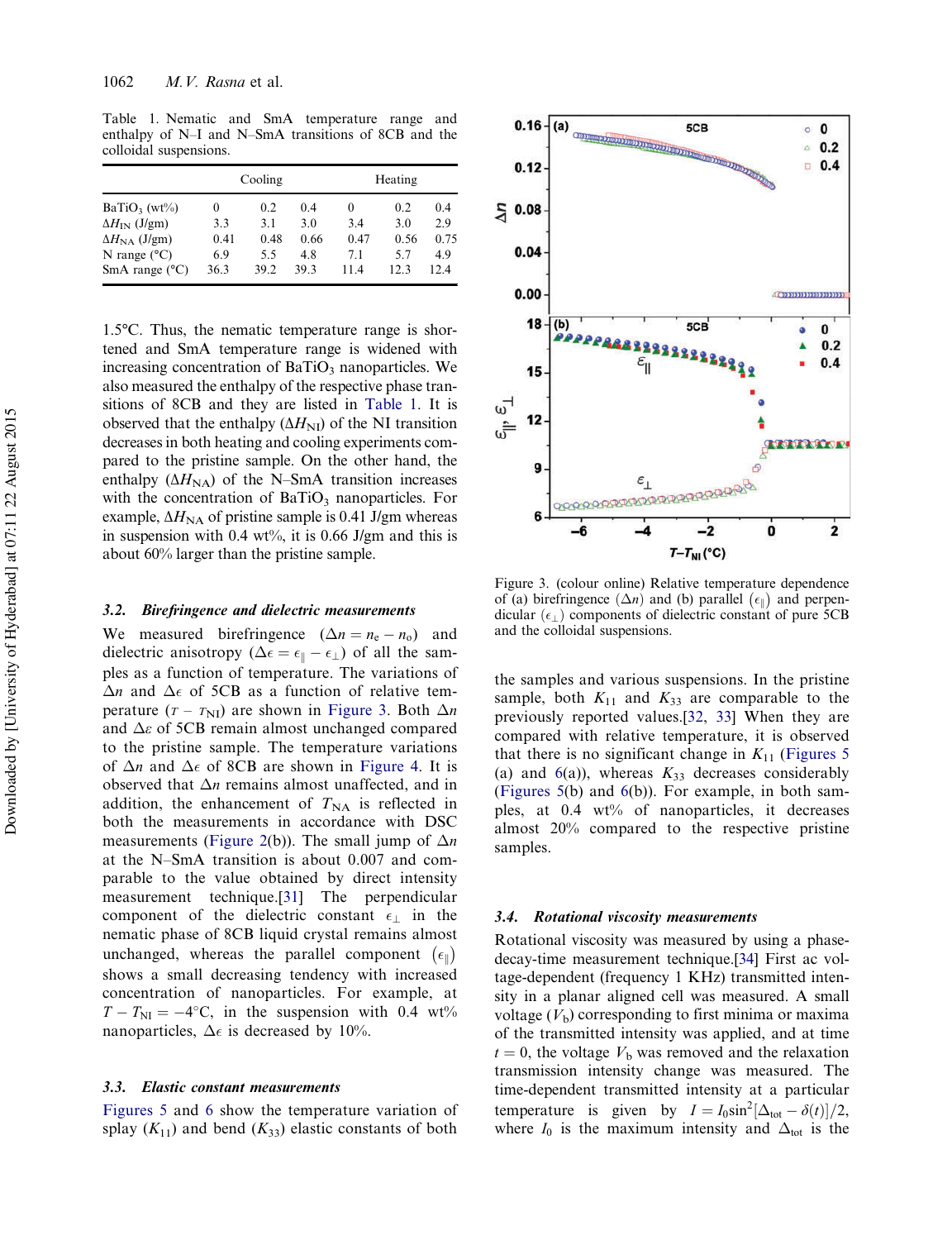<span id="page-5-0"></span>



Figure 4. (colour online) Relative temperature dependence of (a) birefringence  $(\Delta n)$  and (b) parallel  $(\epsilon_{\parallel})$  and perpendicular  $(\epsilon_1)$  components of dielectric constant of pure 8CB and the colloidal suspensions.

total phase difference. The optical phase difference  $\delta(t) = \delta_0 \exp(-2t/\tau_0)$ , where  $\delta_0$  is the total phase difference under bias voltage  $V<sub>b</sub>$ . The slope of the plot  $\ln(\delta_0/\delta(t))$  with time (t) gives the relaxation time  $(\tau_0)$ . Rotational viscosity is given by  $\gamma_1 = \pi^2 K_{11} \tau_0 / d^2$ , where d is the cell thickness. The variation of  $\gamma_1$  of both 5CB and 8CB liquid crystals at various concentrations of nanoparticles is shown in [Figure 7](#page-6-0). Rotational viscosity increases in all the samples with decreasing temperature as expected. More importantly, at a relative temperature, it decreases with increasing concentration of nanoparticles. For example, in 8CB at  $T - T_{\text{NI}} = -2 \degree C$ ,  $\gamma_1$  decreases from 0.04 to 0.03 Pa s. This is about 25% reduction compared to the pristine sample. It may be mentioned that  $\gamma_1$  is a derived quantity and depends on  $K_{11}$ . The reduction in  $y_1$  is entirely due to the decrease of the relaxation time as  $K_{11}$  remains almost unchanged.

# 4. Discussion

There are several studies on the N–I and N–SmA phase transitions in nanoparticle-dispersed liquid crystals.[[35](#page-8-0)–[37\]](#page-8-0) It has been found that in aerosil-dispersed liquid crystals, both  $T_{\text{NI}}$  and  $T_{\text{NA}}$  decrease.

Figure 5. (colour online) Relative temperature variation of (a) splay  $(K_{11})$  and (b) bend  $(K_{33})$  elastic constants for pure 5CB and various colloidal suspensions. The vertically downward arrow indicates the decreasing behaviour of  $K_{33}$ .

[\[37](#page-8-0), [38](#page-8-0)] In case of ferroelectric nanoparticles, such as  $Sn_2P_2S_6$ , it is reported that  $T_{NI}$  can increase or decrease.[\[39](#page-8-0)] Gupta et al. showed that  $T_{\text{NI}}$  decreases in 4-n-octyloxy-4ʹ-cyanobiphenyl liquid crystal doped with  $BaTiO<sub>3</sub>$  nanoparticles.[\[40](#page-9-0)] In colloidal systems with  $BaTiO<sub>3</sub>$  nanoparticles, in a negative dielectric anisotropy nematic liquid crystal mixture,  $T_{\text{NI}}$  is reported to get enhanced.[\[41](#page-9-0)] From the temperaturedependent birefringence measurements, Mertelj et al. reported that  $T_{\text{NI}}$  decreases whereas  $T_{\text{NA}}$  increases with concentration of  $BaTiO<sub>3</sub>$  in 8CB liquid crystal. [\[31](#page-8-0)] The decrease of  $T_{\text{NI}}$  was attributed to the contribution of the free oleic acid molecules. The increase of  $T_{NA}$  was argued due to the increase of de Gennes coupling coefficient C in the relation  $\delta S = \chi(T)C|\psi|^2$ , where  $\delta S$  is the increase in the nematic order parameter,  $\psi$  is the SmA order parameter and  $\chi(T)$  is the response function.[\[31](#page-8-0)] This could be a pointer to the fact that the oleic acid molecules act like a mesogenic dopant in 8CB liquid crystal. The typical length of a fully stretched oleic acid molecule is about 19.7 Å, which is almost comparable to the typical length of a 8CB molecule (22.1 Å). However, in the low melting form of oleic acid, a cis-double bond introduces a pronounced bend in the alkyl chain.[[42\]](#page-9-0) Thus, the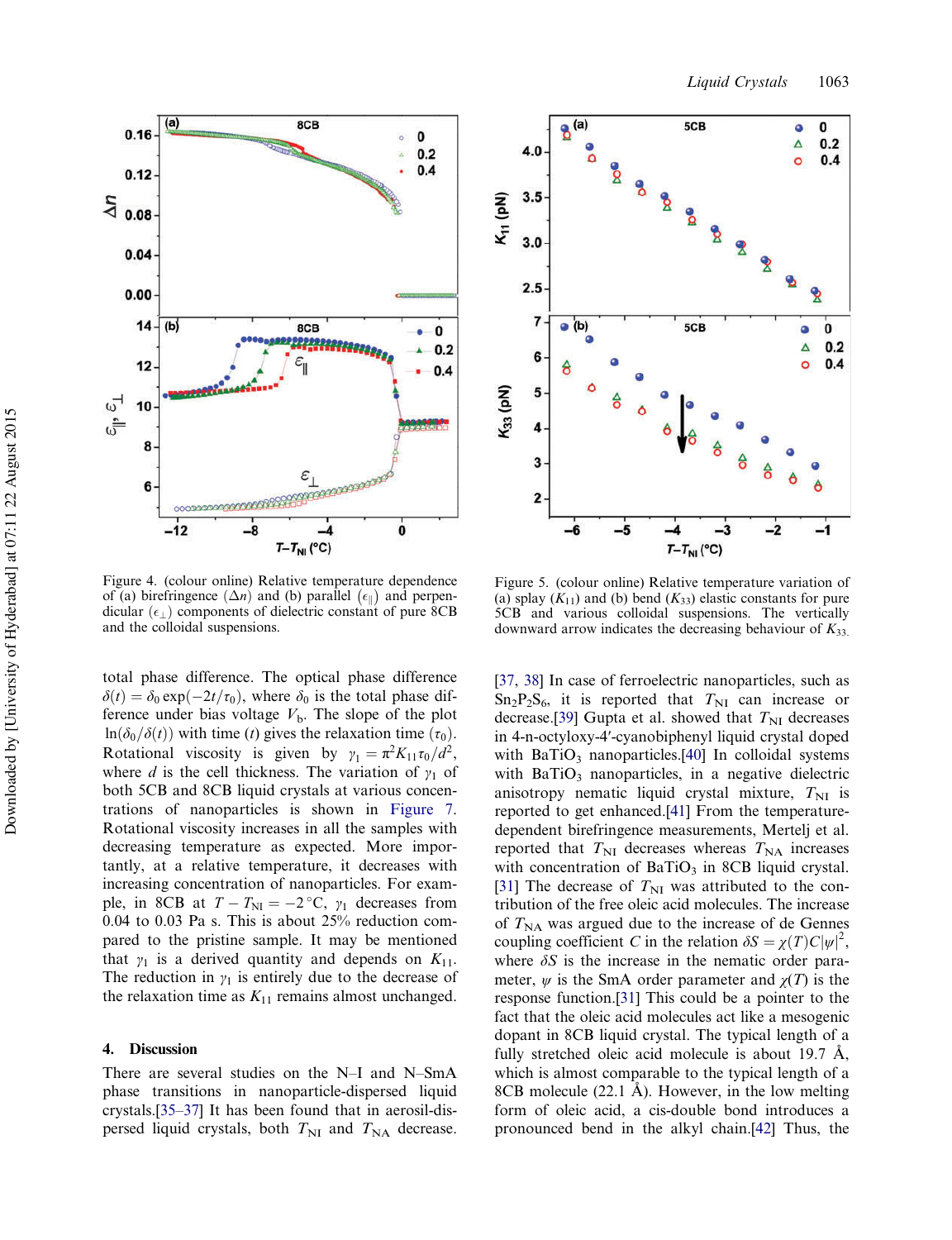<span id="page-6-0"></span>

Figure 6. (colour online) Relative temperature variation of (a) splay  $(K_{11})$  and (b) bend  $(K_{33})$  elastic constants for pure 8CB and various colloidal suspensions. The vertically downward arrow indicates the decreasing behaviour of  $K_{33}$ .

oleic acid molecules may act as a dopant similar to that of a bent-shaped molecule. Another interesting aspect is the significant change in the enthalpy values of the respective transitions. The decrease of enthalpy corresponding to the N–I transition (see [Table 1](#page-4-0)) suggests that the first-order N–I transition is weakened due to inclusions. On the other hand, the enthalpy of the N–SmA transition is increased suggesting that this weakly first-order transition is becoming relatively stronger with the inclusions. Thus, the increase of  $T_{\text{NA}}$  is consistent with enhanced enthalpy of the N– SmA transition.

There are several reports on the phase transitions and physical properties of the binary mixture of rodlike and bent-core liquid crystals. Here, we cite a particular example that reports on the effect of doping of bent-core molecules in rod-like nematic system. Pratibha et al. reported that in binary mixtures of rod-like and bent-core liquid crystals,  $T_{\text{NI}}$  decreases whereas  $T_{NA}$  increases with the concentration of bentcore molecules.[\[43](#page-9-0)] In the same system, we reported that  $K_{11}$  remains almost constant whereas  $K_{33}$ decreases with increasing concentration of bent-core molecules.[\[23](#page-8-0)] The shift of N–I and N–SmA phase



Figure 7. (colour online) Relative temperature variation of rotational viscosity  $(y_1)$  of (a) 5CB and (b) 8CB and various colloidal suspensions. The vertically downward arrow indicates the decreasing behaviour of  $\gamma_1$ .

transition temperatures and the variation of the physical properties in our present system as discussed are somewhat similar to that reported in [\[23](#page-8-0), [43\]](#page-9-0). In the mean field theory,  $K_{ii} \propto S^2 \propto \Delta n^2$ ,  $\Delta n$  and S being the birefringence and orientational order parameter, respectively. In the present systems, no significant change in  $\Delta n(\propto S)$  is observed [\(Figures 3\(](#page-4-0)a) and [4\(](#page-5-0)a)) except the order parameter increases more steeply with decreasing temperature in 8CB. Hence, elastic constants are expected to remain unaffected and it is seen only in case of  $K_{11}$  ([Figures 5](#page-5-0)(a) and 6(a)). However, it is known that  $K_{33}$  may decrease in the binary system of rod and bent-core molecules due to the shape of the bent-core molecules keeping the orientational order the same.[[23\]](#page-8-0) This is due to the strong coupling of bent shape with the bend distortion.

The small concentration of  $BaTiO<sub>3</sub>$  nanoparticles does not significantly alter the dielectric constants and hence the anisotropy, except a tendency to decrease the parallel component of the dielectric constant  $(\epsilon_{\parallel})$ . This suggests that either the ferroelectricity of the particles is lost or the effective polarisation of the nanoparticles is screened by the ionic impurities. The ion screening effect in similar systems has been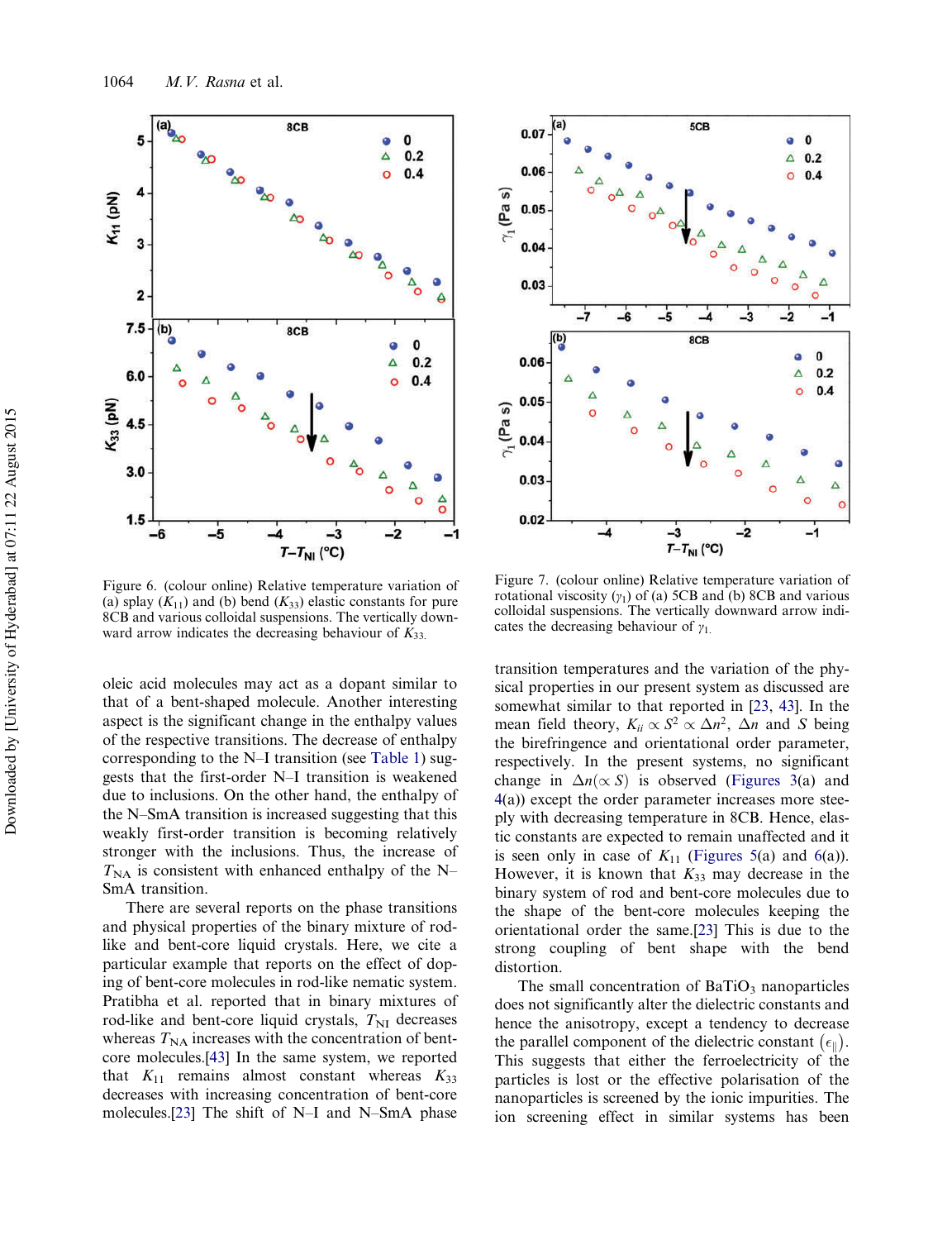<span id="page-7-0"></span>reported by several authors.[[16,](#page-8-0) [44,](#page-9-0) [45](#page-9-0)] We have not performed any additional measurements such as the polarisation current to test their ferroelectric properties in the suspension. Moreover, the concentration of nanoparticles is too low to be isolated from the contribution of ionic polarisation current. The decreasing tendency of  $\epsilon_{\parallel}$  suggests the lowering of effective dipole moment in the corresponding direction and this could be due to the transverse dipole moments of the oleic acid molecules. This is expected when the bow axes of the oleic acid molecules are parallel to the long axes of the 8CB molecules. We conjecture that the reduction in  $K_{33}$  is due to the effective shape (bent shape) of the oleic acid molecules. However, it has to be verified by independent experiments by adding oleic acid in 8CB liquid crystal. Several experiments are planned for the future to study the impact of oleic acid alone on various physical properties of liquid crystals. The decrease of  $\gamma_1$  in various nematic liquid crystal nanocomposites has been reported previously.[5, [17\]](#page-8-0) This could be due to the trapping of some mobile ions, reducing the free ions concentrations and hence the internal friction of the nematic medium as recently reported by Basu et al. [[44\]](#page-9-0).

# 5. Conclusion

To summarise, we have performed DSC, birefringence, dielectric and viscoelastic measurements of colloidal systems of  $BaTiO<sub>3</sub>$  nanoparticles and two liquid crystals (5CB and 8CB). We found that apart from the nanoparticles, the free oleic acid molecules also significantly affect the phase transition and physical properties. The DSC data suggest that the temperature range of nematic is decreased whereas the temperature range of SmA is increased with increasing concentration of nanoparticles. In addition, the N–I transitions become relatively weaker and the N– SmA transitions become relatively stronger with concentration of  $BaTiO<sub>3</sub>$  nanoparticles. The birefringence, dielectric anisotropy and splay elastic constant remains almost unchanged. We provided a possible explanation on the reduction of bend elastic constant based on the effective shape of the free oleic acid molecules.

#### Acknowledgement

We acknowledge experimental support of Dr. S. Maqbool Ahmed, Principal Scientific Officer, CIL, UoH.

# Disclosure statement

No potential conflict of interest was reported by the authors.

#### Funding

We gratefully acknowledge the support from the UPE-II,<br>DST(SR/NM/NS-134/2010), CSIR(03(1207)/12/EMR-II) DST(SR/NM/NS-134/2010), and DST-PURSE. MVR acknowledges UGC-BSR for fellowship.

#### **References**

- [1] Lynch MD, Patrick DL. Organizing carbon nanotubes with liquid crystals. Nano Lett. 2002;2:1197–1201. doi:[10.1021/nl025694j.](http://dx.doi.org/10.1021/nl025694j)
- [2] Rahman M, Lee W. Scientific duo of carbon nanotubes and nematic liquid crystals. J Phys D: Appl Phys. 2009;42:063001–12. doi:[10.1088/0022-3727/42/6/](http://dx.doi.org/10.1088/0022-3727/42/6/063001) [063001.](http://dx.doi.org/10.1088/0022-3727/42/6/063001)
- [3] Basu R, Iannacchione GS. Orientational coupling enhancement in a carbon nanotube dispersed liquid crystal. Phys Rev E. 2010;81:051705-1–5. doi:[10.1103/](http://dx.doi.org/10.1103/PhysRevE.81.051705) [PhysRevE.81.051705.](http://dx.doi.org/10.1103/PhysRevE.81.051705)
- [4] Basu R, Iannacchione GS. Evidence for directed selfassembly of quantum dots in a nematic liquid crystal. Phys Rev E. 2009;80:010701R-1–4. doi:[10.1103/](http://dx.doi.org/10.1103/PhysRevE.80.010701) [PhysRevE.80.010701.](http://dx.doi.org/10.1103/PhysRevE.80.010701)
- [5] Manda R, Dasari V, Sathyanarayana P, Rasna MV, Paik P, Dhara S. Possible enhancement of physical properties of nematic liquid crystals by doping of conducting polymer nanofibres. Appl Phys Lett. 2013;103:141910–141914. doi:[10.1063/1.4824030](http://dx.doi.org/10.1063/1.4824030).
- [6] Rasna MV, Zuhail KP, Manda R, Paik P, Haase W, Dhara S. Discontinuous anchoring transition and photothermal switching in composites of liquid crystals and conducting polymer nanofibers. Phys Rev E. 2014;89:052503-1–5. doi:[10.1103/PhysRevE.89.052503](http://dx.doi.org/10.1103/PhysRevE.89.052503).
- [7] Blach J-F, Saitzek S, Legrand C, Dupont L, Henninot J-F, Warenghem MJ. BaTiO<sub>3</sub> ferroelectric nanoparticles dispersed in 5CB nematic liquid crystal: synthesis and electro-optical characterization. Appl Phys. 2010;107:074102–7. doi:[10.1063/1.3369544.](http://dx.doi.org/10.1063/1.3369544)
- [8] Kaczmarek M, Buchnev O, Nandhakumar I. Ferroelectric nanoparticles in low refractive index liquid crystals for strong electro-optic response. Appl Phys Lett. 2008;92:103307–3. doi:[10.1063/1.2884186](http://dx.doi.org/10.1063/1.2884186).
- [9] Reznikov Y, Buchnev O, Tereshchenko O, Reshetnyak V, Glushchenko A, West J. Ferroelectric nematic suspension. J Appl Phys Lett. 2003;82:1917–3. doi:[10.1063/1.1560871](http://dx.doi.org/10.1063/1.1560871).
- [10] Atkuri H, Zhang K, West J. Fabrication of paraelectric nanocolloidal liquid crystals. Mol Cryst Liq Cryst. 2009;508:183/[545]–190. doi:[10.1080/1542140090306](http://dx.doi.org/10.1080/15421400903060581) [0581.](http://dx.doi.org/10.1080/15421400903060581)
- [11] Glushchenko A, Cheon C, West J, Li F, Büyüktanir E, Reznikov Y, Buchnev A. Ferroelectric particles in liquid crystals: recent frontiers. Mol Cryst Liq Cryst. 2006;453:227–237. doi:[10.1080/15421400600653852](http://dx.doi.org/10.1080/15421400600653852).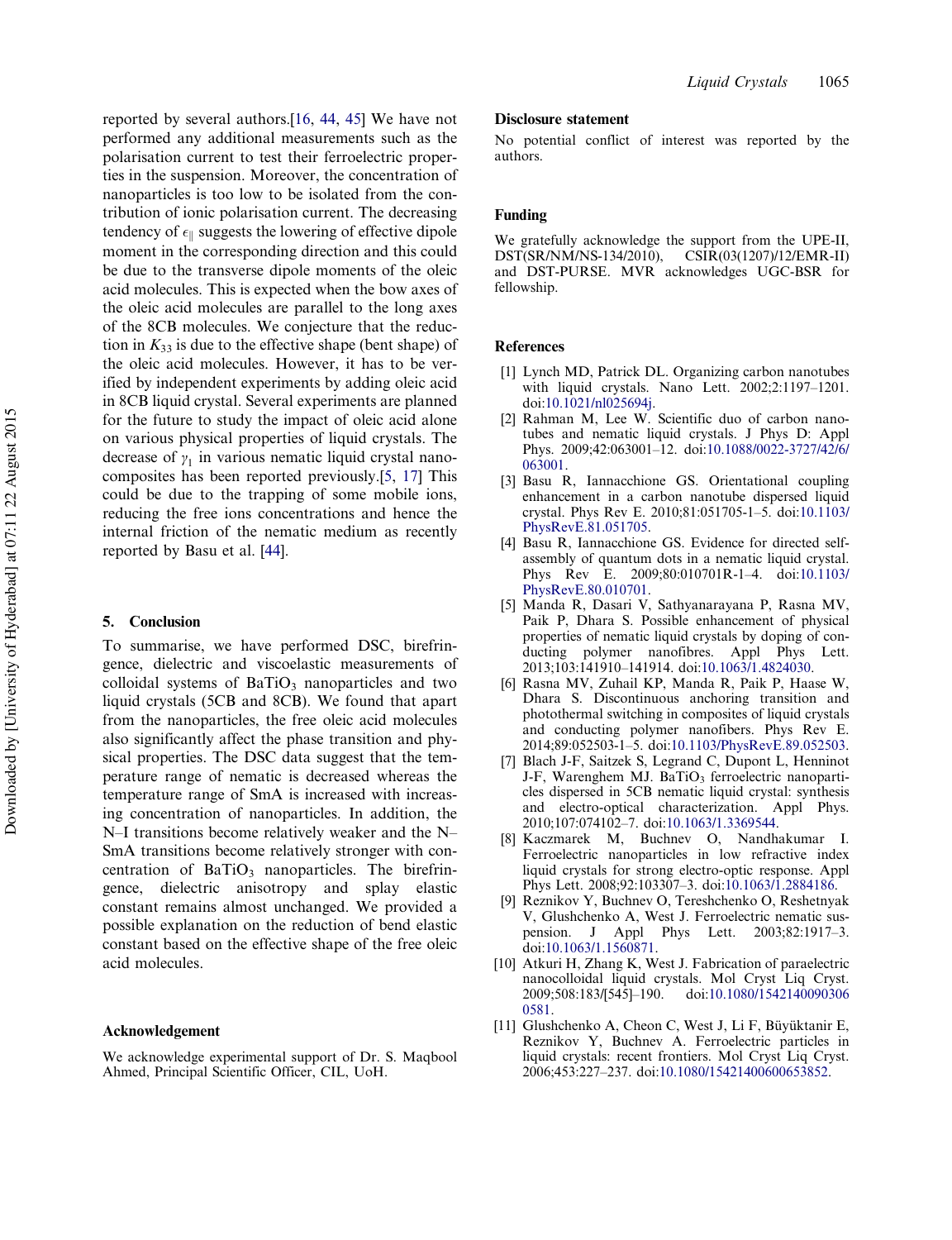- <span id="page-8-0"></span>[12] Mertelja A, Lisjak D, Drofenik M, Čopič M. Ferromagnetism in suspensions of magnetic platelets in liquid crystal. Nature. 2013;504:237–241. doi:[10.1038/nature12863.](http://dx.doi.org/10.1038/nature12863)
- [13] Mertelja A, Osterman N, Lisjak D, Čopič M. Magneto-optic and converse magnetoelectric effects in a ferromagnetic liquid crystal. Soft Matter. 2014;10:9065–9072. doi:[10.1039/C4SM01625D.](http://dx.doi.org/10.1039/C4SM01625D)
- [14] Yadav N, Dabrowski R, Dhar R. Effect of alumina nanoparticles on dielectric permittivity, electrical conductivity, director relaxation frequency, threshold and switching voltages of a nematic liquid crystalline material. Liq Cryst. 2014;41(12):1803–1810. doi:[10.1080/](http://dx.doi.org/10.1080/02678292.2014.950619) [02678292.2014.950619](http://dx.doi.org/10.1080/02678292.2014.950619).
- [15] Lebovka NI, Lisetski LN, Nesterenko MI, Panikarskaya VD, Kasian NA, Minenko SS, Soskin MS. Anomalous selective reflection in cholesteryl oleyl carbonate - nematic 5CB mixtures and effects of their doping by single-walled carbon nanotubes. Liq Cryst. 2013;40(7):968–975. doi:[10.1080/02678292.2013.](http://dx.doi.org/10.1080/02678292.2013.786796) [786796](http://dx.doi.org/10.1080/02678292.2013.786796).
- [16] Cook G, Reshetnyak VY, Ziolo RF, Basun SA, Banerjee PP, Evans DR. Asymmetric Freedericksz transitions from symmetric liquid crystal cells doped with harvested ferroelectric nanoparticles. Opt Express. 2010;18:17339–17345. doi:[10.1364/OE.18.017339.](http://dx.doi.org/10.1364/OE.18.017339)
- [17] Chen HY, Lee W, Clark N. Faster electro-optical response characteristics of a carbon-nanotube-nematic suspension. Appl Phys Lett. 2007;90:033510–3. doi:[10.1063/1.2432294](http://dx.doi.org/10.1063/1.2432294).
- [18] Chen H, Lee W. Suppression of field screening in nematic liquid crystals by carbon nanotubes. Appl Phys Lett. 2006;88:222105–3. doi:[10.1063/1.2208373](http://dx.doi.org/10.1063/1.2208373).
- [19] Lu SY, Chien LC. Carbon nanotube doped liquid crystal OCB cells: physical and electro-optical properties. Opt Express. 2008;16:12777–12785. doi:[10.1364/](http://dx.doi.org/10.1364/OE.16.012777) [OE.16.012777](http://dx.doi.org/10.1364/OE.16.012777).
- [20] Shiraishi Y, Toshima N, Maeda K, Yoshikawa H, Xu J, Kobayashi S. Frequency modulation response of a liquid-crystal electro-optic device doped with nanoparticles. Appl Phys Lett. 2002;81:2845–2847. doi:[10.1063/](http://dx.doi.org/10.1063/1.1511282) [1.1511282.](http://dx.doi.org/10.1063/1.1511282)
- [21] Li F, West J, Glushehenko A, Cheon CI, Reznikov Y. Ferroelectric nanoparticle/liquid-crystal colloids for display applications. J SID. 2006;14:523.
- [22] Sathyanarayana P, Jampani VSR, Skarabot M, Musevic I, Le KV, Takezoe H, Dhara S. Viscoelasticity of ambient-temperature nematic binary mixtures of bent-core and rodlike molecules. Phys Rev E. 2012;85:011702-1–9. doi:[10.1103/PhysRevE.85.011702](http://dx.doi.org/10.1103/PhysRevE.85.011702).
- [23] Sathyanarayana P, Sadashiva BK, Dhara S. Splay-bend elasticity and rotational viscosity of liquid crystal mixtures of rod-like and bent-core molecules. Soft Matter. 2011;7:8556–8560. doi:[10.1039/c1sm05751k](http://dx.doi.org/10.1039/c1sm05751k).
- [24] Oakberg TC, Goldstein DH, Chipman RA. Measurement of waveplate retardation using a photoelastic modulator. Proc SPIE. 1997;3121:19–22. doi:[10.1117/12.278971](http://dx.doi.org/10.1117/12.278971).
- [25] Kundu B, Pratibha R, Madhusudana NV. Anomalous temperature dependence of elastic constants in the nematic phase of binary mixtures made of rodlike and bent-core molecules. Phys Rev Lett. 2007;99:247802-1–4. doi:[10.1103/PhysRevLett.99.247802.](http://dx.doi.org/10.1103/PhysRevLett.99.247802)
- [26] Barbero G, Evangelista LR. An elementary course on the continuum theory for nematic liquid crystals. Singapore: World Scientific; 2000.
- [27] Sathyanarayana P, Mathews M, Li Q, Sastry VSS, Kundu B, Le KV, Takezoe H, Dhara S. Splay bend elasticity of a bent-core nematic liquid crystal. Phys Rev E. 2010;81:010702R-1–4. doi:[10.1103/](http://dx.doi.org/10.1103/PhysRevE.81.010702) [PhysRevE.81.010702.](http://dx.doi.org/10.1103/PhysRevE.81.010702)
- [28] Sathyanarayana P, Varia MC, Prajapati AK, Kundu B, Sastry VSS, Dhara S. Splay-bend elasticity of a nematic liquid crystal with T-shaped molecules. Phys Rev E. 2010;82:050701R-1–4. doi:[10.1103/PhysRevE.82.050701.](http://dx.doi.org/10.1103/PhysRevE.82.050701)
- [29] Atkuri H, Cook G, Evans DR, Cheon CI, Glushchenko A, Reshetnyak V, Reznikov Y, West J, Zhang K. Preparation of ferroelectric nanoparticles for their use in liquid crystalline colloids. J Opt A: Pure Appl Opt. 2009;11:024006–5. doi:[10.1088/1464-4258/](http://dx.doi.org/10.1088/1464-4258/11/2/024006) [11/2/024006.](http://dx.doi.org/10.1088/1464-4258/11/2/024006)
- [30] Cook G, Barnes JL, Basun SA, Evans DR, Ziolo RF, Ponce A, Reshetnyak VY, Glushchenko A, Banerjee PP. Harvesting single ferroelectric domain stressed nanoparticles for optical and ferroic applications. J Appl Phys. 2010;108:064309–5. doi:[10.1063/](http://dx.doi.org/10.1063/1.3477163) [1.3477163.](http://dx.doi.org/10.1063/1.3477163)
- [31] Mertelj A, Cmok L, Čopič M, Cook G, Evans DR. Critical behavior of director fluctuations in suspensions of ferroelectric nanoparticles in liquid crystals at the nematic to smectic-A phase transition. Phys Rev E. 2010;85:021705-1–7. doi:[10.1103/](http://dx.doi.org/10.1103/PhysRevE.85.021705) [PhysRevE.85.021705](http://dx.doi.org/10.1103/PhysRevE.85.021705).
- [32] Bogi A, Faetti S. Elastic, dielectric and optical constants of 4'-pentyl-4-cyanobiphenyl. Liq Cryst. 2001;28:729–739. doi:[10.1080/02678290010021589.](http://dx.doi.org/10.1080/02678290010021589)
- [33] Karat PP, Madhusudana NV. Elastic and optical properties of some 4′-n-Alkyl-4-cyanobiphenyls. Mol Cryst Liq Cryst. 1976;36:51–64. doi:[10.1080/00268947608084830](http://dx.doi.org/10.1080/00268947608084830).
- [34] Wu ST, Wu CS. Experimental confirmation of the Osipov–Terentjev theory on the viscosity of nematic liquid crystals. Phys Rev A. 1990;42:2219–2227. doi:[10.1103/PhysRevA.42.2219.](http://dx.doi.org/10.1103/PhysRevA.42.2219)
- [35] Denolf K, Roie BV, Glorieux C, Thoen J. Effect of nonmesogenic impurities on the order of the nematic to smectic-A phase transition in liquid crystals. Phys Rev Lett. 2006;97:107801-1–4. doi:[10.1103/](http://dx.doi.org/10.1103/PhysRevLett.97.107801) [PhysRevLett.97.107801](http://dx.doi.org/10.1103/PhysRevLett.97.107801).
- [36] Denolf K, Cordoyiannis G, Glorieux C, Thoen J. Effect of nonmesogenic impurities on the liquid crystalline phase transitions of octylcyanobiphenyl. Phys Rev E. 2007;76:051702-1–9. doi:[10.1103/](http://dx.doi.org/10.1103/PhysRevE.76.051702) [PhysRevE.76.051702.](http://dx.doi.org/10.1103/PhysRevE.76.051702)
- [37] Sigdel KP, Iannacchione GS. Calorimetric study of the nematic to smectic-A phase transition in octylcyanobiphenyl-hexane binary mixtures. Phys Rev E. 2010;82:051702-1–8. doi:[10.1103/PhysRevE.82.051702](http://dx.doi.org/10.1103/PhysRevE.82.051702).
- [38] Cruceanu F, Liang D, Leheny RL, Garland CW, Iannacchione GS. High resolution calorimetric study of the nematic to smectic-A transition in aligned liquid crystalaerosil gels. Phys Rev E. 2009;79:0117101–8. doi:[10.1103/PhysRevE.79.011710.](http://dx.doi.org/10.1103/PhysRevE.79.011710)
- [39] Kurochkin O, Atkuri H, Buchnev O, Glushchenko A, Grabar O, Karapinar R, Reshetnyak V, West J, Reznikov Y. Nano-colloids of  $Sn<sub>2</sub>P<sub>2</sub>S<sub>6</sub>$  in nematic liquid crystal pentyl-cianobiphenile. Condens Matter Phys. 2010;13:33701. doi:[10.5488/CMP.13.33701.](http://dx.doi.org/10.5488/CMP.13.33701)